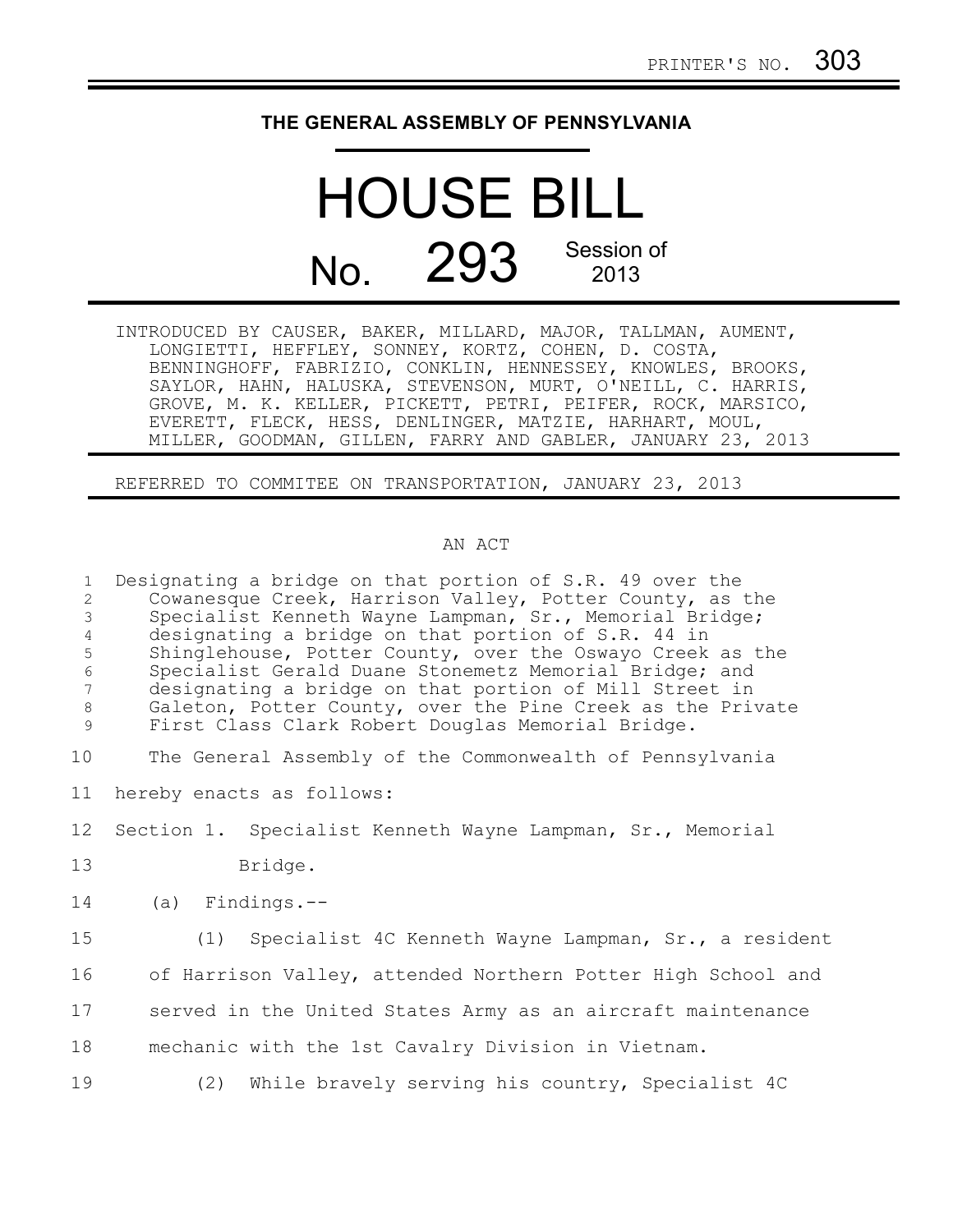Lampman was killed on March 5, 1967, when his helicopter crashed in Vietnam. 1 2

(b) Designation.--The bridge located on S.R. 49 at segment 460 offset 1188 in Harrison Valley, Potter County, over the Cowanesque Creek is hereby designated the Specialist Kenneth Wayne Lampman, Sr., Memorial Bridge. 3 4 5 6

(c) Signs.--The Department of Transportation shall erect and maintain appropriate signs displaying the name of the bridge to traffic in both directions on the bridge. 7 8 9

Section 2. Specialist Gerald Duane Stonemetz Memorial Bridge. (a) Findings.-- 10 11

(1) United States Army Specialist 4 Gerald Duane Stonemetz of Shinglehouse was killed on January 8, 1969, while serving his country in Vietnam. 12 13 14

(2) Specialist 4 Stonemetz was awarded the Army Commendation Medal, the National Defense Medal, Vietnam Service Medal, Vietnam Campaign Ribbon and Marksman Badge with rifle bar. 15 16 17 18

(b) Designation.--The bridge located on S.R. 44 segment 1090 in Shinglehouse Borough, Potter County, over the Oswayo Creek is hereby designated the Specialist Gerald Duane Stonemetz Memorial Bridge. 19 20 21 22

(c) Signs.--The Department of Transportation shall erect and maintain appropriate signs displaying the name of the bridge to traffic in both directions on the bridge. 23 24 25

Section 3. Private First Class Clark Robert Douglas Memorial Bridge. 26 27

(a) Findings.-- 28

(1) Private First Class Clark Robert Douglas graduated from Galeton High School and attended Williamsport School of 29 30

20130HB0293PN0303 - 2 -